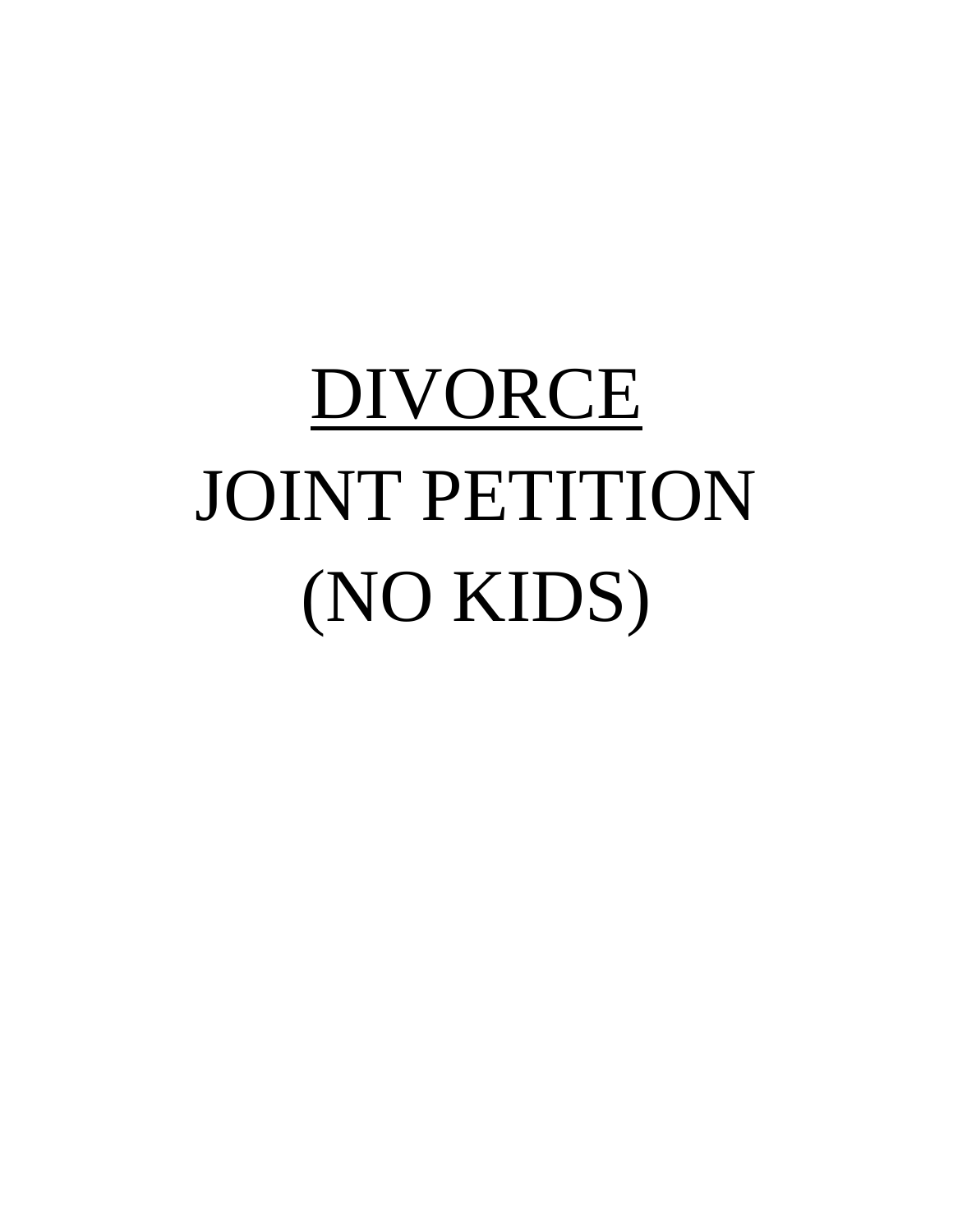## *IMPORTANT*

## *THIS PACKET IS IN NO WAY INTENDED TO SUBSTITUTE FOR THE ADVICE OF A PRIVATE ATTORNEY*

### *Private Counsel Is Always Recommended For Legal Matters*

The law allows any person to represent themselves in a legal action. However, filing an action with the court and representing yourself in the courtroom can be a complicated legal procedure and this packet does not attempt to address all the legal issues involved in bringing your matter before the court. This packet is created to help you access the legal system without the assistance of an attorney.

When representing yourself, you are responsible for understanding the law that governs your case and for filing the proper legal documents. The laws and rules are set out in the Nevada Revised Statutes, The Rules of Civil Procedure, and the local rules governing the jurisdiction in which you are filing your documents.

When you sign these documents and present them for filing with the court, it is assumed by the court that you have carefully read the documents, that you understand all the terms in the documents, that you agree with all the provisions in the documents, and that you are aware of all the consequences those provisions may produce.

*Before filling in any portion of the following documents, read all the materials included in this packet including the definitions of terms*

*THIS INFORMATION IS PROVIDED AS A COURTESY ONLY. THE COURT, SELF-HELP CENTER, NON-PROFIT ORGANIZATION, OR LAW LIBRARY THAT MAY PROVIDE THIS INFORMATION SHALL NOT BE LIABLE FOR ERRORS CONTAINED HEREIN OR FOR DIRECT, INDIRECT, SPECIAL OR CONSEQUENTIAL DAMAGES IN CONNECTION WITH THE FURNISHINGS OF THIS MATERIAL.*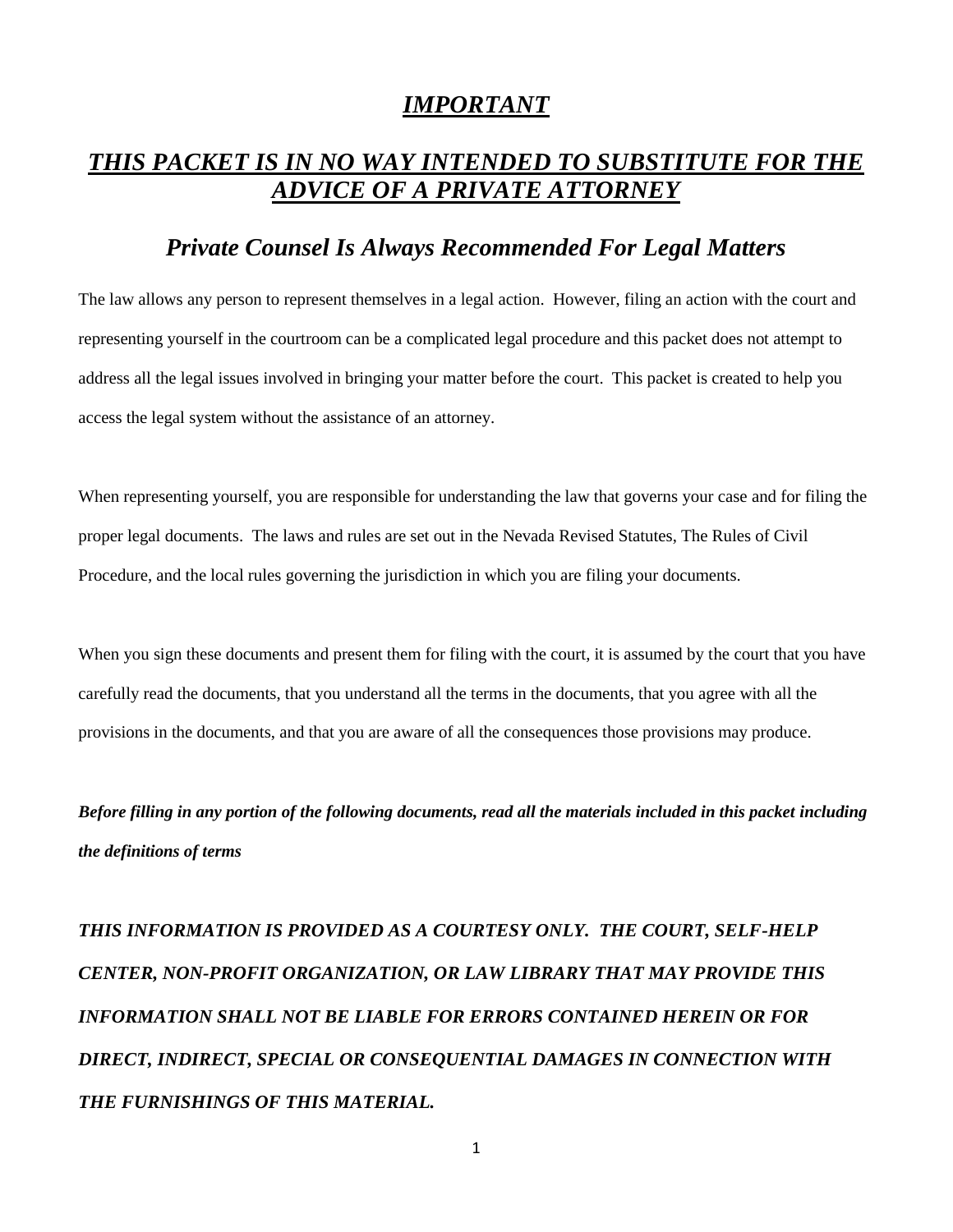### SOME DEFINITIONS and EXPLANATIONS OF TERMS USED IN FAMILY CASES WITH CHILDREN

*The following definitions and explanations are only to be used as general guidance. In no way are they intended to cover all the legal significance and importance of the terms. You are advised to seek a full explanation of the terms, definitions, and explanations from a private attorney licensed to practice law in the State of Nevada.*

- Alimony or Alimony, or Spousal Support, is the amount paid to one spouse by the other for a period of Spousal time after the marriage is over, usually to assist the spouse in being able to maintain a Support: lifestyle to which that spouse is accustomed, until that spouse can get back on firm financial footing. Spousal support may be for a limited amount of time, such as months or years, or may be permanent such as for a lifetime or until remarriage, whichever occurs first. If the spouse that is receiving support remarries, unless otherwise agreed upon, the spousal support stops. There is no formula for spousal support and either party may receive spousal support. The factors governing spousal support are complicated and if you have any questions regarding spousal support, *they should be discussed with a private attorney.*
- Assets: Generally, *anything* acquired or purchased during the time of the marriage is considered a community asset and, therefore, community property, and it usually does not matter if one name is on the property or both names are on the property. Nevada is a community property State and the law in Nevada is that community assets are equally divided at the time of a divorce. *There are some exceptions, and those should be discussed with a private attorney.* The term "community assets" includes: the income of both parties during the marriage and anything purchased with either income, any interest acquired in real property, any retirement funds earns during the marriage, vehicles purchased during the marriage (even if in only one name), furniture purchased during the marriage, etc. In many cases, it does not matter in whose name these things are purchased. Sole and separate property is not *usually* considered community property *unless* it was given as a gift to the community or the community has acquired an interest in it in another way. If one party wastes community assets or gives community assets away without the other party's knowledge or consent, that party may have to reimburse the community for the wasting of assets. If there is a question of wasted assets, *those should be discussed with a private attorney.*
- Community Any assets acquired or purchased during the marriage are usually considered "community Property: property" no matter whose name they are in. That is the starting point for the division of property of the marriage. Nevada is a community property State and it is the law that the division of community property start with an equal division. *However,* there are important deviations and exceptions to equal community property distribution. See "Assets" above. *A private attorney should be consulted regarding division and distribution of community property.*
- Debts: Generally, any bills or debts acquired during the marriage are considered community debts and are equally divided at the time of the divorce. *There are exceptions.* Debts that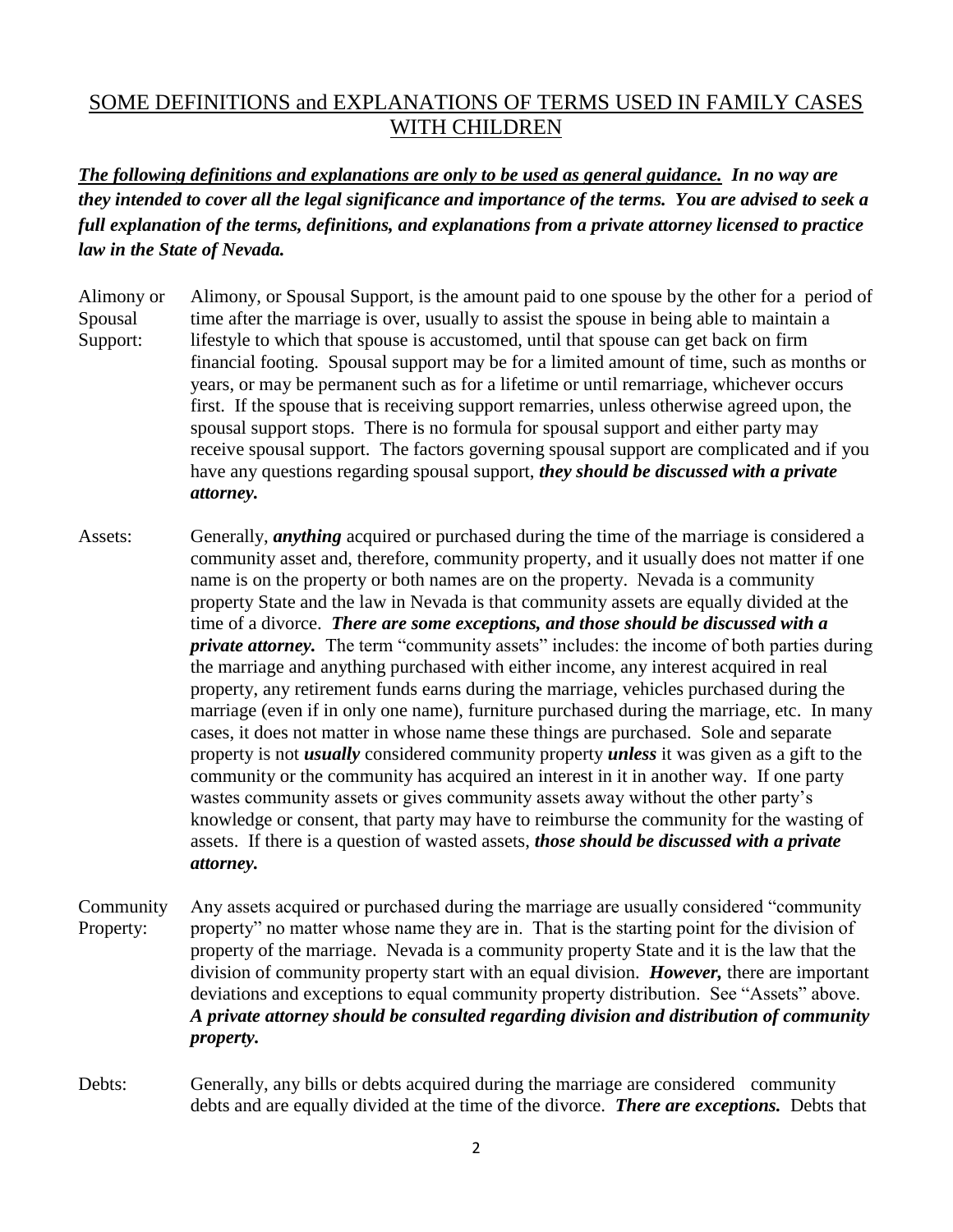are incurred for such things as gambling or for purchasing things that are not for the benefit of the community may be considered sole and separate debts. *Such debts should be discussed with a private attorney.*

- Petitioner: A party that starts or "brings" an action against another party. Also known as the Plaintiff, depending upon what kind of an action is filed. If the action is a Joint Petitioner, such as a Joint Petition for Divorce or a Joint Petitioner to Establish Custody and Visitation, both parties are called "petitioners", rather than Plaintiff and Defendant.
- Residency One of the "Petitioners" must be a resident of the State of Nevada and that person is known Requirement: as the "resident petitioner". In order to establish residence in the State of Nevada, that person must have physically lived and physically been here in the State for at least six (6) weeks immediately prior to filing the Joint Petition. If both people are residents of the State of Nevada, only one is actually designated as the "resident petitioner" for purposes of the filling out and filing of the Affidavit of Resident Witness Form. The parties *cannot* automatically agree to waive the jurisdiction issue.
- Resident The Petitioner, or party, on whose behalf the Affidavit of Resident Witness is going to be Petitioner: filed. If both Petitioners are residents, only one will be the "Resident Petitioner".
- Resident A person that will swear in the Affidavit of Resident Witness that one of the Petitioners Witness: has been physically present in the State of Nevada for a period of at least six (6) weeks immediately prior to the filing of the Joint Petition. The Resident Witness may be a friend, a family member, or a co-employee.
- Sole and Sole and separate property are those things Husband and Wife owned prior to the marriage, Separate and it *may* also include a personal injury settlement received during the marriage by one of Property: the parties, *if* the proceeds were kept entirely separate from the community. Sole and separate property remains the property of the individual who owned it prior to the marriage. *There are exceptions, such as a home or other real property.* The community may acquire an interest in a home or real property during the time of the marriage even if it belonged to one party prior to the marriage. If there is a question regarding such an interest, and what percentage the community may have acquired, *you are urged to see a private attorney.*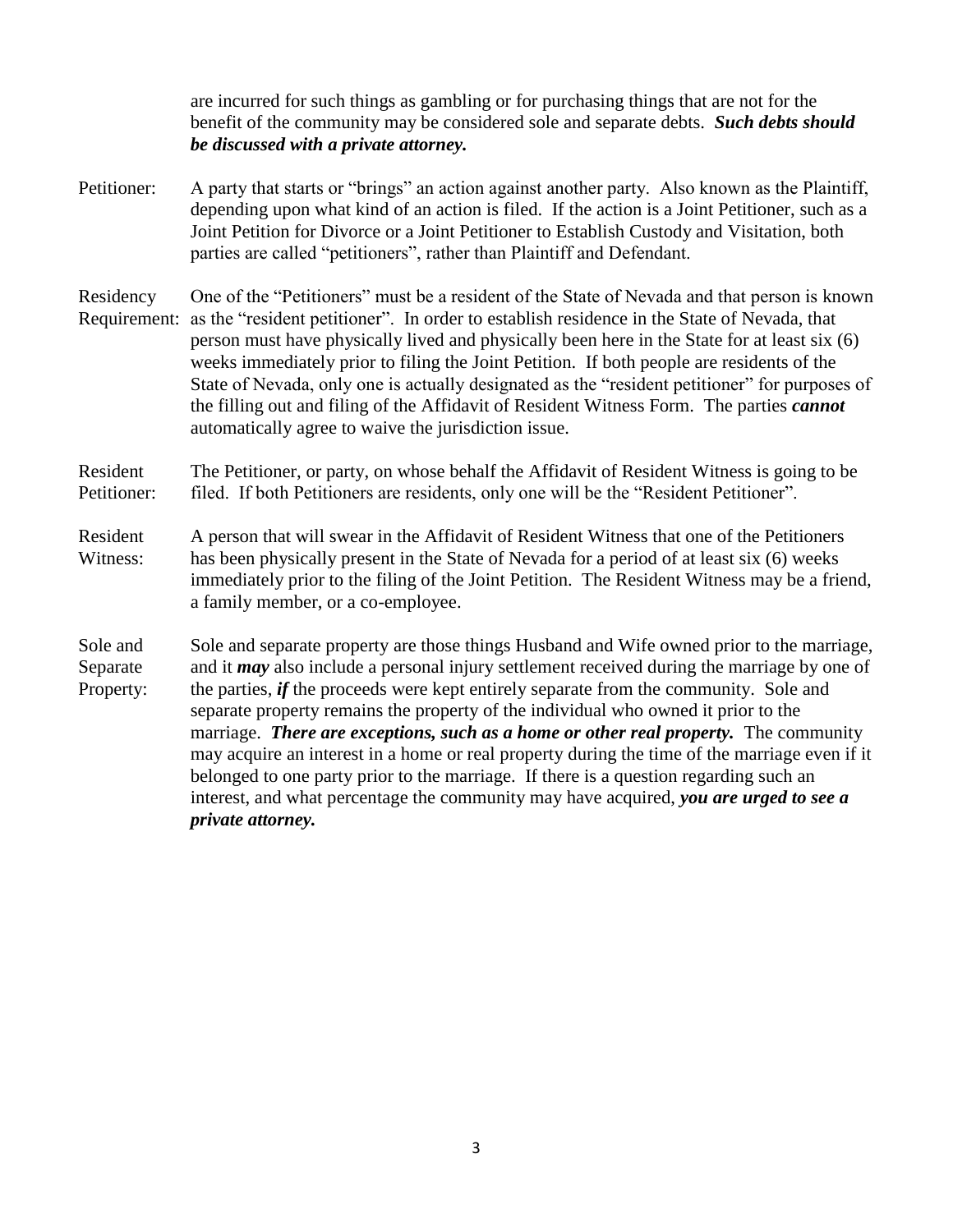### **GENERAL INFORMATION ABOUT FILING A JOINT COMPLAINT/PETITION**

#### *The forms must be typewritten or legibly handwritten in black ink.*

There will be a filing fee to file this document with the Court. The fee may change from time to time, and it is recommended that you contact the Court Clerk's office to check on the current fee prior to presenting the documents for filing.

IF you are indigent and cannot afford the filing fee, you may request the fee be waived by filing the packet entitled **Request for Waiver of Fees and Costs**. The Court will examine your financial status and determine whether a full or partial waiver can be granted, or if the request will be denied.

There are facilities for copying your documents at the Court Clerk's office at the charge of **\$.25 per page.** Therefore, it is recommended that you make any copies of the documents you may want, or need, prior to going to the Court Clerk's office. You will need **two** copies of each document to be filed unless told otherwise. If exhibits are attached to the original document, a copy of the exhibits must be attached to each copy.

Location of the Court Clerk's Office

The Court Clerk's Office for **Churchill County** is located at 73 N. Maine Street, Suite B, Fallon, NV, 89406, on the second floor. The phone number is (775) 423-6088.

If you are mailing the documents to the Court Clerk's office for filing, OR if you have submitted an Order of Decree for the Judge to sign, **it is strongly suggested that you provide a selfaddressed, stamped envelope when you file your documents. A copy of the file-stamped documents will then be mailed to you.**

### FILLING OUT THE DOCUMENTS

- 1. **For All Documents**: Fill in the spaces on lines 9 through 13, **exactly** as they appear in your other documents. This is the "heading" of the document and it is always the same. If you are the Plaintiff in the original document, you will remain the Plaintiff; if you are listed as the Defendant in the original document, you will remain the Defendant. The Case No. and Dept. No. are always the same.
- 2. **NOTE: If Children Are Involved**—UCCJA stands for the Uniform Child Custody Jurisdictional Act. It is a Federal law which dictates the criteria that must be present in order for a Court to have jurisdiction to enter an order regarding custody and visitation of a minor child. **In order for a Court to enter a valid order regarding custody or visitation over a minor child, the child must be a resident of the State of Nevada and must have been physically present in the State for a period of six months prior to the filing of the Complaint or Petition.**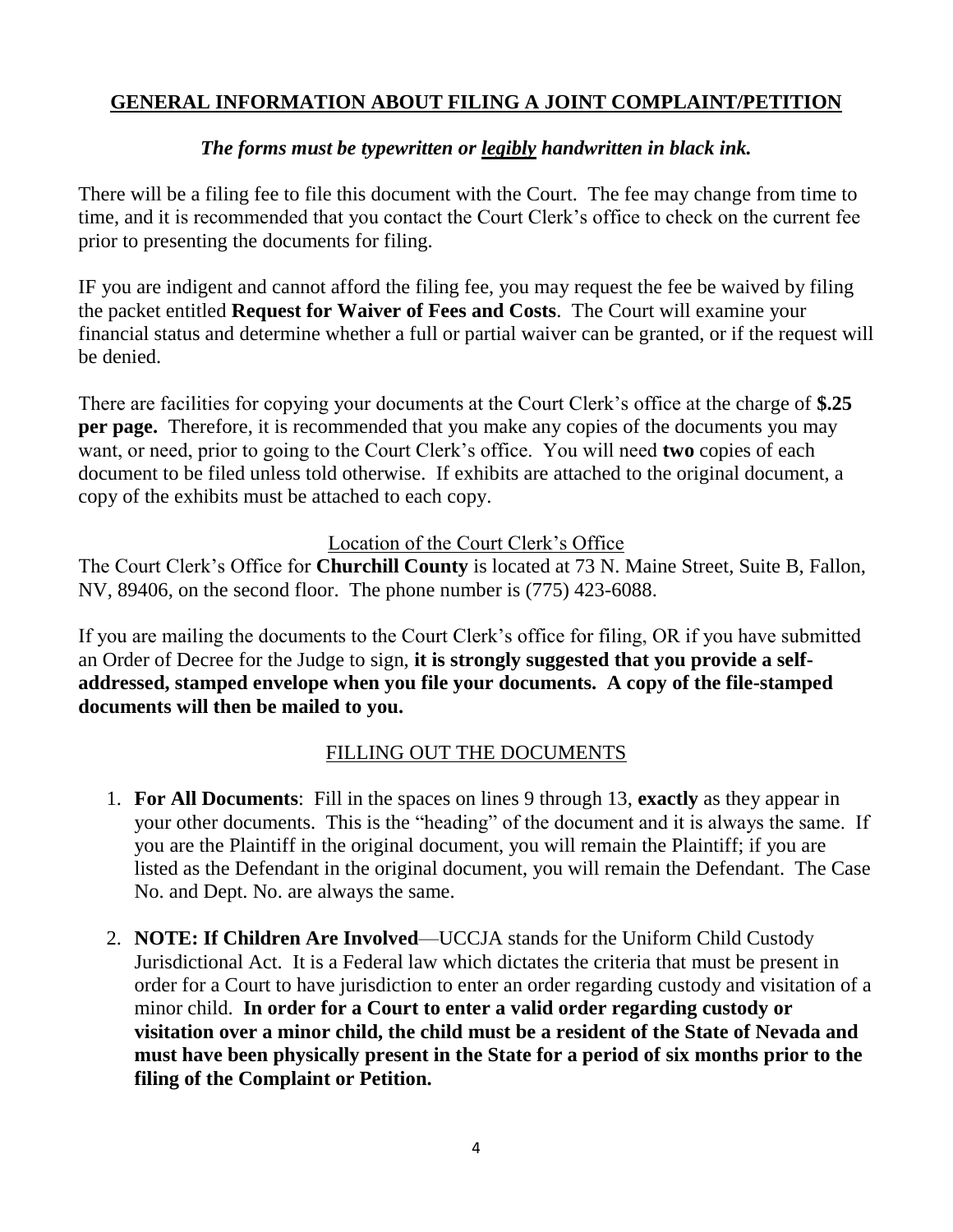- 3. The Civil Cover Sheet: Leave the Case and Dept. No. blank, as this will be assigned when the document is filed. Fill in your name, address and phone number under Plaintiff. Fill in the information, if known, for Defendant. Check the appropriate box for the action you are filing. Then sign and date the form.
- 4. The Joint Complaint/Petition:
	- a. Divorce Be sure you are familiar with the terms and definitions regarding community assets and debts. Pensions and bank accounts are assets. Vehicles and their VIN numbers should be listed as assets in the appropriate columns. Credit cards should be listed as debts and the last four numbers of the accounts should be included, if known.
	- b. Child Custody or Visitation Be sure you are familiar with the terms and definitions regarding child custody and visitation. Also be sure you know how the child support must be calculated according to the Nevada Revised Statutes.
- 5. **This document must be signed in the presence of a Notary Public by BOTH parties.** However, each party may appear before a different Notary to have the documents notarized.
- 6. The Affidavit of Resident Witness: The Affidavit of Resident Witness is **only** used for a Complaint or Petition for divorce. **The Affidavit must be filled in by the person who is going to swear you have been a resident of the State of Nevada for at least six (6) weeks prior to filing any documents.**
- 7. **This document must be signed by the Resident Witness in the presence of a Notary Public. YOU CANNOT BE YOUR OWN RESIDENT WITNESS.**
- 8. The Request for Submission: In order to submit a Motion, Request, Objection, Petition, or other original document to the court for consideration, a Request for Submission must be filed. The Court may not review the file unless this document is filed.
- 9. Once the documents have been completed, make two copies of each. Take the original **and copies** to the Court Clerk to be filed, together with the filing fee. The copies will be returned to you, for each of your files.
- 10.The Decree or Order: The information you fill in must be the same as the information that appears in your original Complaint or Petition. If the information is not the same, the Court will not grant the Decree or Order.
- 11.Complete all information, but do not sign or date the document.